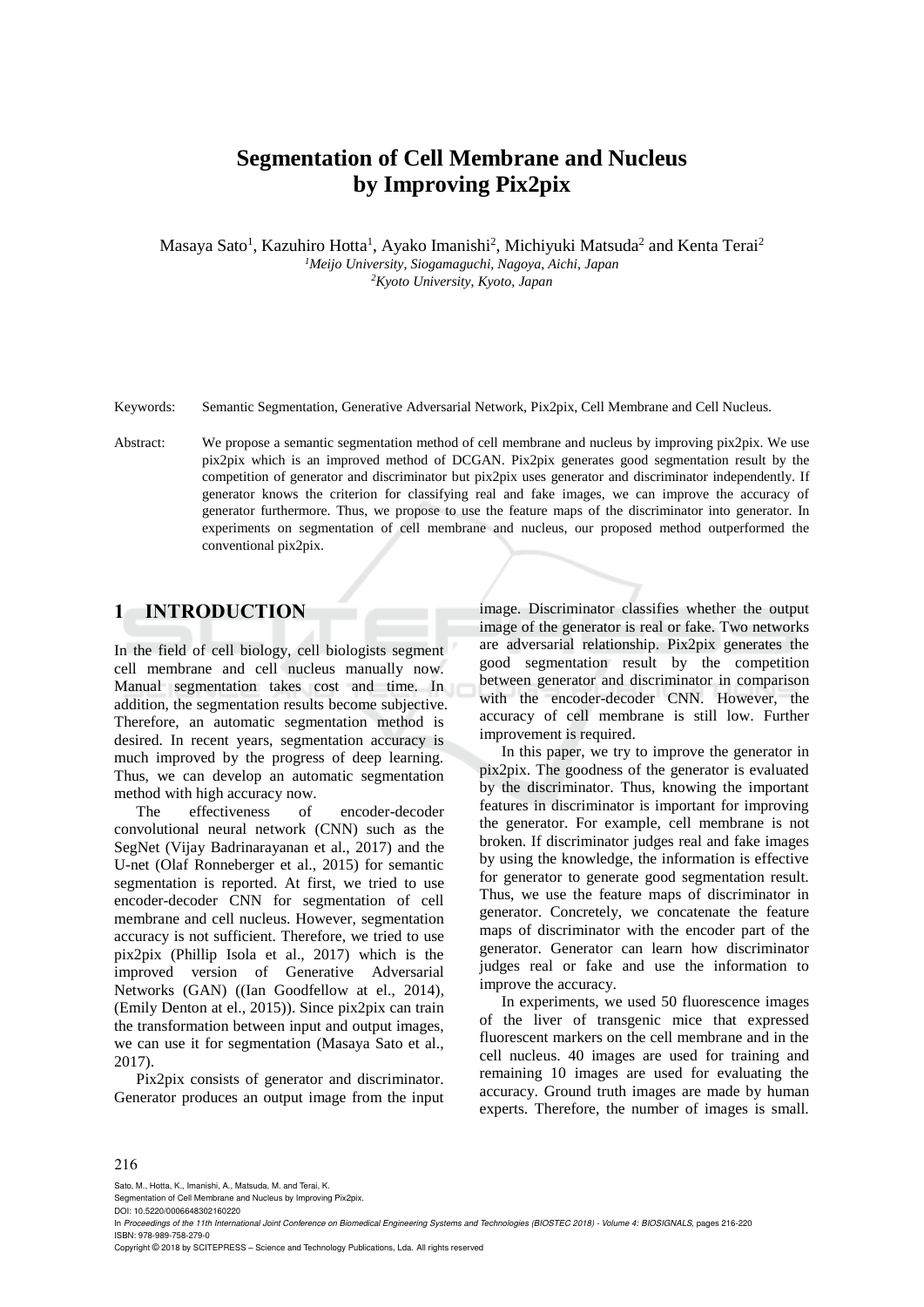We confirmed that the segmentation accuracy is improved in comparison with conventional pix2pix. The effectiveness of generator using the feature maps of discriminator is demonstrated.

This paper is organized as follows. In section 2, we explain our proposed method. Experimental results on segmentation of cell membrane and cell nucleus are shown in section 3. Section 4 describes conclusion and future works.

## **2 PROPOSED METHOD**

As described previously, we improve pix2pix by using the feature maps of discriminator in generator.

At first, we explain pix2pix in section 2.1. After that, we explain the proposed method in section 2.2.

#### **2.1 Pix2pix**

Pix2pix is an improved version of DCGAN. The difference from standard DCGAN is the input of generator. The input of standard DCGAN is a vector (e.g.100 dimensions) but the input of pix2pix is an image. Pix2pix trains the transformation from input image to output image (e.g. from gray scale to color image).



Figure 1: The structure of pix2pix.

The structure of pix2pix is shown in Figure 1. Figure shows that generator makes the output image from an input image and the discriminator classifies it into real or fake class. In pix2pix, CNN is used as the discriminator and the U-net is used as the generator.

U-net is a kind of encoder-decoder CNN. The main difference is the paths from encoder to decoder. The paths prevent to lose small objects by encoder. In other words, the multi-scale information is used to generate an output image effectively.

Discriminator evaluates the goodness of generator in pix2pix. However, they are independent of each other, and the information in discriminator is not used effectively in generator. Thus, we use feature maps of discriminator in generator to make good segmentation result which is similar as real ground truth.

#### **2.2 Our Method**

In our method, the information in discriminator is used into generator. To teach the generator how the discriminator classifies real or fake, the feature maps in discriminator are concatenated with encoder part in generator. To do so, the paths are added to the encoder part in generator from discriminator like Unet.

Figure 2 shows the structure of our method. Lower blue dot square shows the detail of blue dot square in upper figure. In our method, two generators and discriminators are used because we want to use the feature maps of discriminator in generator. The blue rectangles show the feature maps of discriminator and green rectangles show the feature maps of generator. At first, the 1st generator which is the same as pix2pix makes an output image, and the output image is fed into the 1st discriminator. The feature maps of the 1st discriminator are used in the 2nd generator. The output image is fed into the 2nd discriminator. The structure of both discriminators is the same though that of two generators is different.

The paths are added to the feature maps with the same size between the 1st discriminator and the 2nd generator. Since the size of feature map at the 1st convolution layer in the 1st discriminator is 128 x 128 x 64, it is concatenated with the 1st convolution layer of the encoder in the 2nd generator with 128 x 128 x 128. Thus, the size of the concatenated feature map is  $128 \times 128 \times (64+128)$ . In the following experiments, we concatenated all feature maps in the 1st discriminator to the encoder part of the 2nd generator.

# **3 EXPERIMENTS**

We used fluorescence images of the liver of transgenic mice that expressed fluorescent markers on the cell membrane and in the cell nucleus. There are 50 images in total. The size of the image is 256 x 256 pixels. We divided those images into 40 training images and 10 test images. We use two evaluation measures; Global accuracy and Class average accuracy. Global accuracy is correct classification rate in all pixels. This is influenced by objects with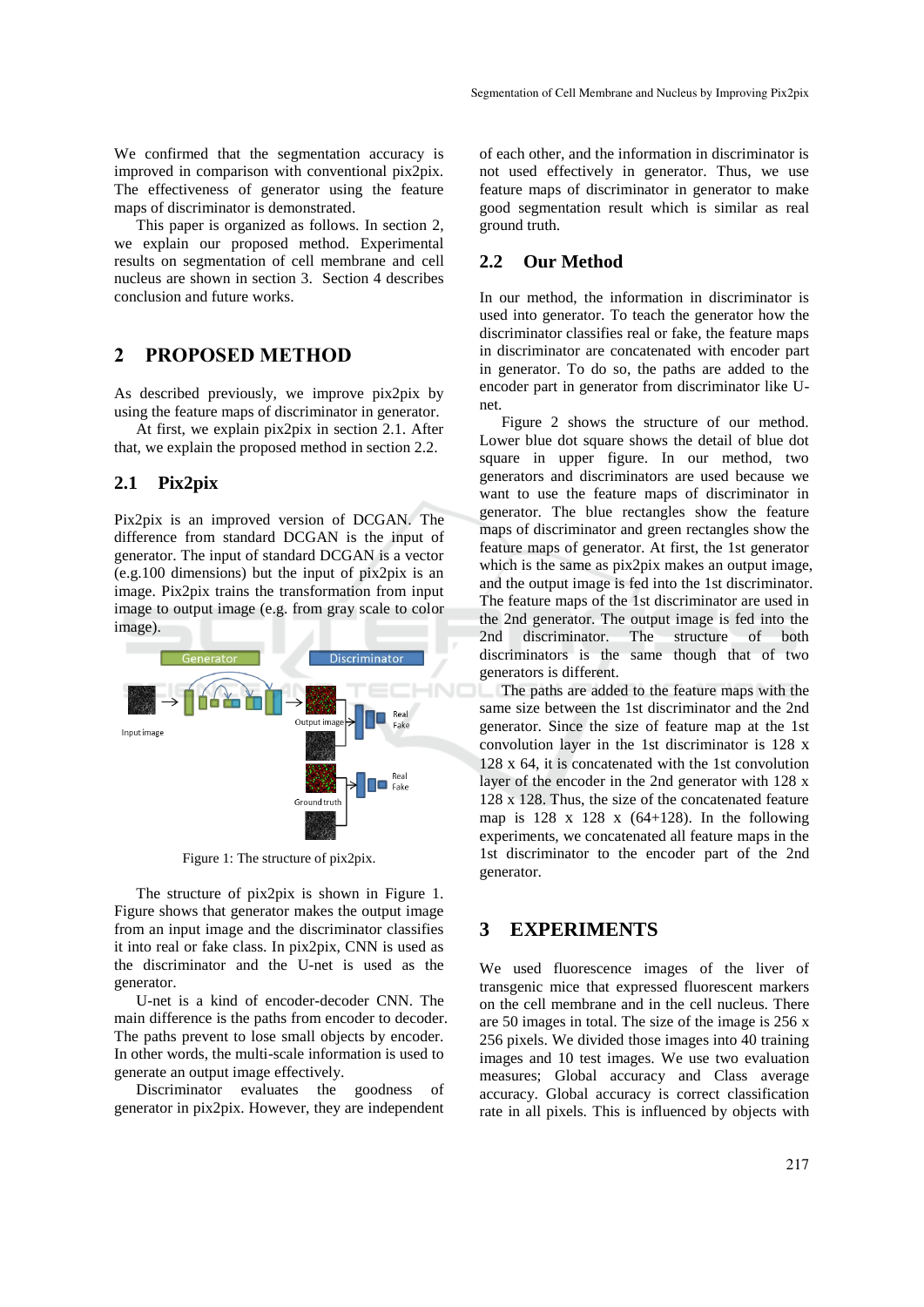

Figure 2: The structure of our method.

JBLIC

TIONS

ÞL

| Table 1: The accuracy of our method. |                |                    |                    |                         |                       |                  |                 |  |  |
|--------------------------------------|----------------|--------------------|--------------------|-------------------------|-----------------------|------------------|-----------------|--|--|
| Method                               | Try<br>time    | Epoch <sup>1</sup> | Global<br>accuracy | <b>Class</b><br>average | <b>Back</b><br>ground | Cell<br>membrane | Cell<br>nucleus |  |  |
| pix2pix                              | 1              | 1438               | 77.15%             | 71.49%                  | 86.86%                | 54.46%           | 73.14%          |  |  |
|                                      | 2              | 1124               | 77.01%             | 71.30%                  | 86.77%                | 54.26%           | 72.87%          |  |  |
|                                      | 3              | 1102               | 77.11%             | 71.10%                  | 87.31%                | 53.50%           | 72.48%          |  |  |
| our<br>method<br>$(N=2)$             | 1              | 1490               | 77.24%             | 72.01%                  | 85.98%                | 57.36%           | 72.69%          |  |  |
|                                      | $\overline{2}$ | 1440               | 77.43%             | 72.40%                  | 85.94%                | 57.76%           | 73.51%          |  |  |
|                                      | 3              | 1442               | 77.34%             | 72.30%                  | 85.75%                | 58.22%           | 72.92%          |  |  |
| our<br>method<br>$(N=3)$             | 1              | 1402               | 76.99%             | 71.59%                  | 85.99%                | 56.53%           | 72.24%          |  |  |
|                                      | 2              | 1390               | 76.89%             | 71.86%                  | 85.33%                | 57.65%           | 72.60%          |  |  |
|                                      | 3              | 1446               | 76.95%             | 71.95%                  | 85.40%                | 57.52%           | 72.94%          |  |  |
| our<br>method<br>$(N=0,1,2,3)$       | 1              | 1458               | 78.00%             | 72.50%                  | 87.08%                | 57.64%           | 72.78%          |  |  |
|                                      | $\overline{2}$ | 1468               | 77.96%             | 72.74%                  | 86.81%                | 57.43%           | 73.98%          |  |  |
|                                      | 3              | 1500               | 78.02%             | 72.97%                  | 86.50%                | 58.56%           | 73.85%          |  |  |

**SCIENCE AND**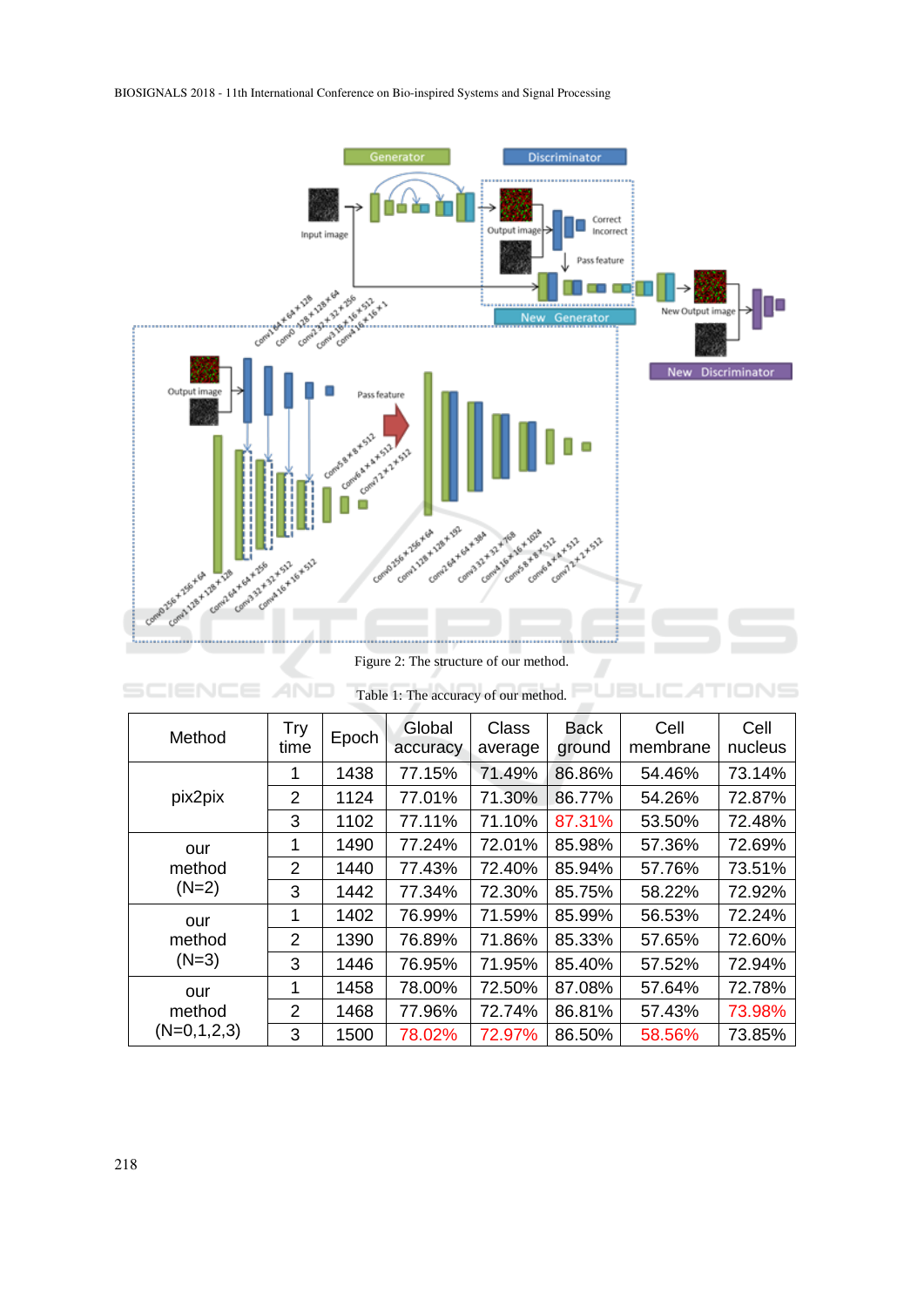

# Input image Ground truth pix2pix Our method

Figure 3: Partial view of the segmentation result.

large area such as background. Class average accuracy is the mean classification rate of each class. This is influenced by objects with small area such as cell membrane and nucleus.

The number of epoch in training is set to 1500. The best model is determined by the minimum loss of generator.

We evaluate each method three times because the accuracy changes slightly depending on the random number. Table 1 shows the accuracy of three times evaluations. N=2 means that only the 2nd layer of generator uses feature maps of discriminator. N=0,1,2,3 means that all feature maps of discriminator are used in generator.

|                       | Pix2pix | Ours<br>$(N=2)$ | Ours<br>$(N=3)$ | Ours<br>$(N=0,1,2,3)$ |
|-----------------------|---------|-----------------|-----------------|-----------------------|
| Global<br>accuracy    | 77.09%  | 77.34%          | 76.95%          | 77.99%                |
| Class<br>average      | 71.30%  | 72.24%          | 71.80%          | 72.74%                |
| <b>Back</b><br>ground | 86.98%  | 85.89%          | 85.57%          | 86.80%                |
| Cell<br>membrane      | 54.08%  | 57.78%          | 57.24%          | 57.88%                |
| Cell<br>nucleus       | 72.83%  | 73.04%          | 72.59%          | 73.53%                |

Table 2: The mean accuracy.

Tables show that the usage of feature maps of discriminator in generator is effective. However, when only the 2nd or 3rd layer of the generator uses the features maps of discriminator, the accuracy improvement is not so large. The results show that

feature maps with multi-resolution in discriminator are effective to improve the accuracy of generator.

In class average accuracy, our method using all feature maps improved 1.44% in comparison with standard pix2pix. Cell membranes are difficult because of their complicated shapes. However, our method improved 3.80%. This result demonstrated the effectiveness of our method.

Figure 3 shows the segmentation results. The segmentation accuracy of cell membrane by the proposed method is much better than the conventional method. Figure 4 shows partial views of the segmentation results. The images in the upper row are the enlarged view of a part of the image in the upper row of Figure 3. When we focus on the blue rectangles in Figure 4, the cell nucleus is detected more correctly by our method. The images in the lower row are the enlarged view of a part of the image in the second row of Figure 3. When we focus on the purple rectangles, the segmentation accuracy of cell membrane by our method is better than the conventional method. These results demonstrated the effectiveness of our method using feature maps of discriminator in generator.

## **4 CONCLUSIONS**

We used feature maps of discriminator in generator in order to improve the segmentation accuracy. By teaching the information of discriminator to generator, the accuracy of cell membrane is much improved in comparison with standard pix2pix.

However, current accuracy is not sufficient for automatic segmentation of cell membranes and